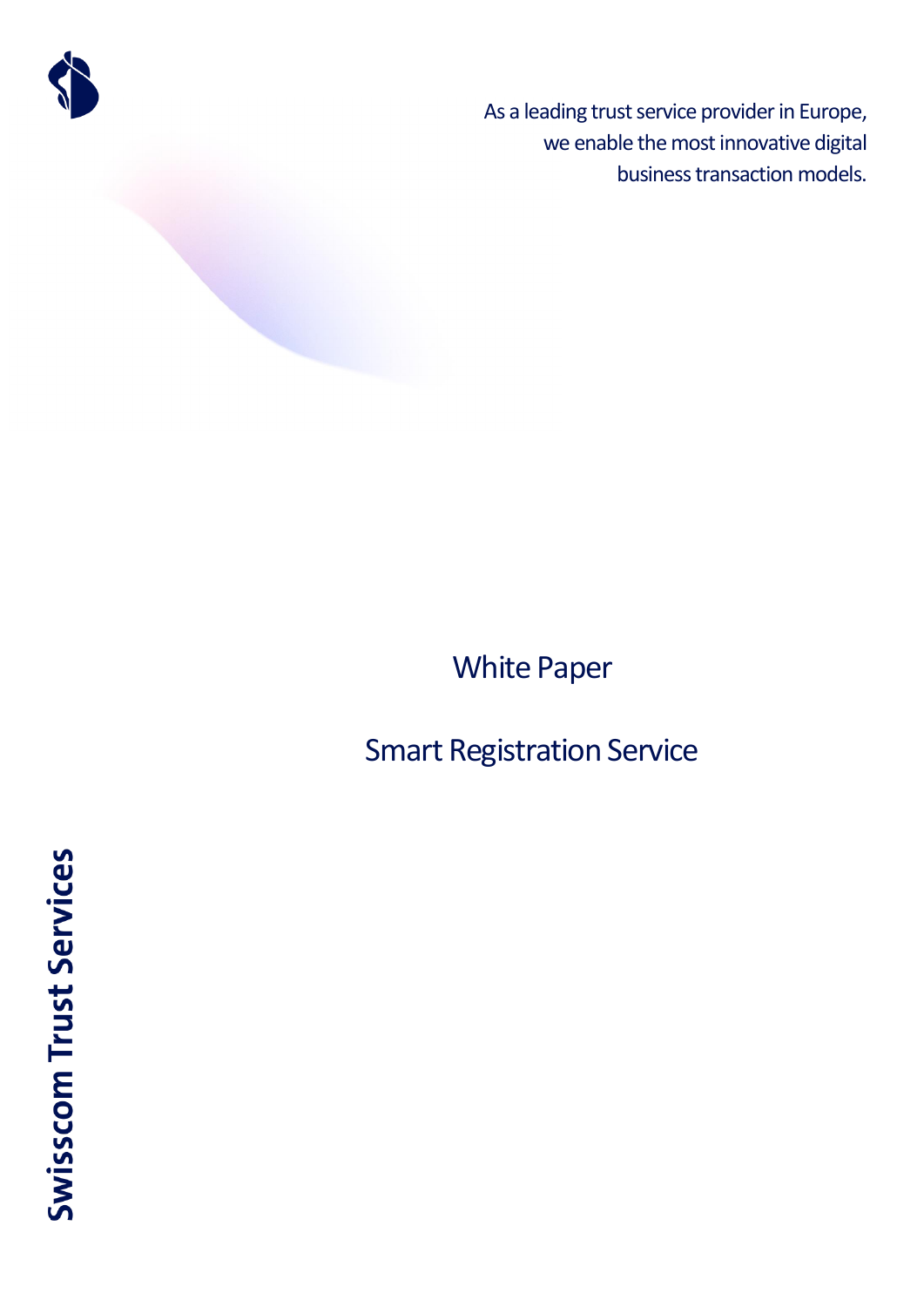

# Content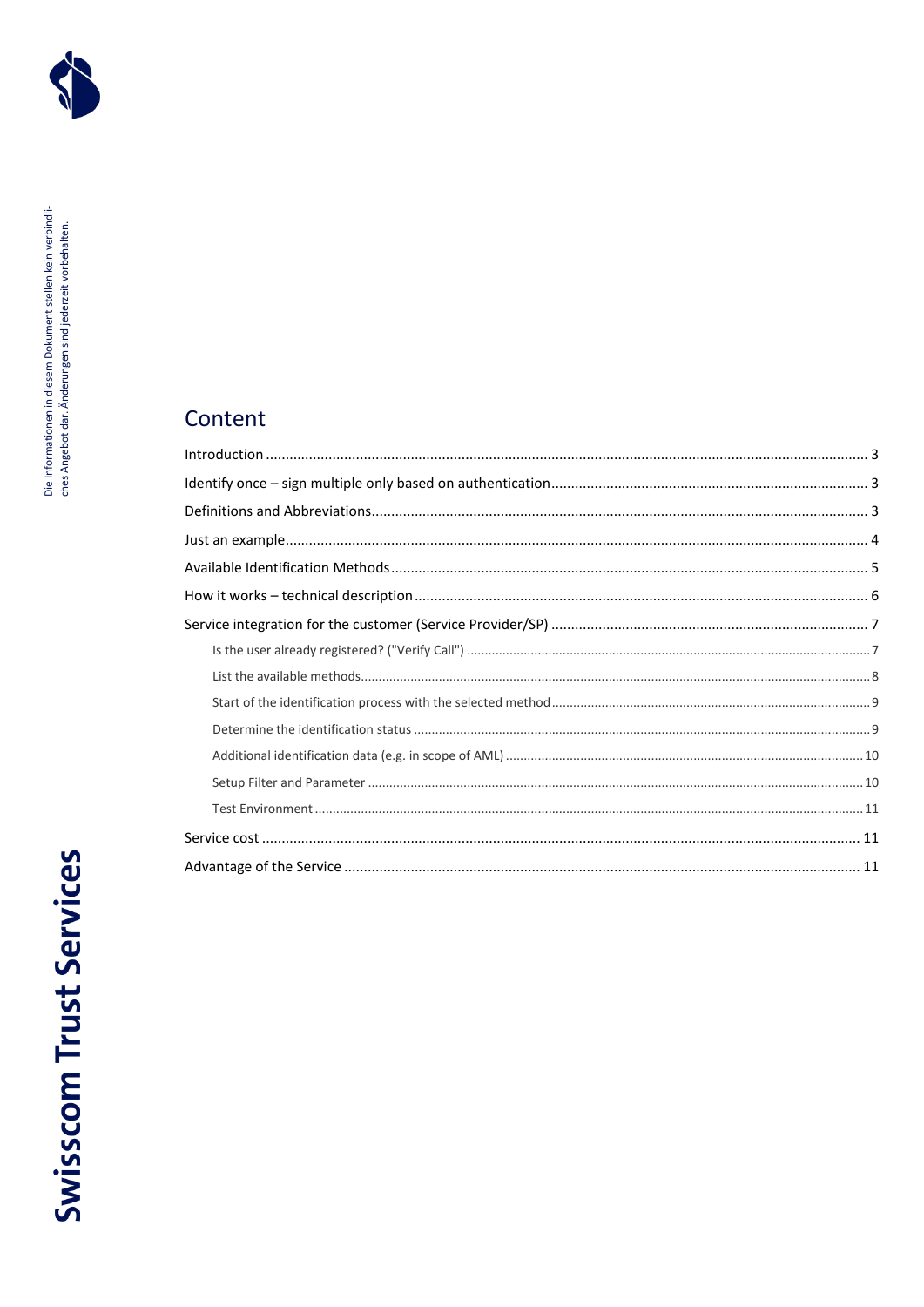

### <span id="page-2-0"></span>Introduction

The electronic signature becomes more and more important. Online processes can now be fulfilled, as the last building block required for the conclusion of the contracts is now available: the online electronic signature. The added value of the electronic signature is quite clear: cost-saving, ecological and user-friendly.

Legally, the qualified electronic signature is the most legal binding signature, as defined by the legislator in the EU by el-DAS regulation or in Switzerland by ZertES legislation. All other signatures, such as advanced signatures or simple signatures like scanned signature images, can be used in certain legal processes, but the legal binding may have to be determined separately in court in case of any doubt.

The qualified signature is subject to strict requirements with regard to the identification of the signatory. It was up to now also the problem that the qualified signature was used very rarely. With the Smart Registration Service of Swisscom Trust Services, a bundle of alternative and very innovative methods for identification is offered, which makes online identification possible for everybody.

### <span id="page-2-1"></span>Identify once – sign multiple only based on authentication

The Smart Registration Service solves various problems:

- In the EU, different identification requirements apply as in Switzerland. Each identification method must be authorized for the chosen legal area. For example, video identification in Switzerland may only be used in connection with financial intermediaries.
- Certain methods, such as auto-identification without a human operator could be used for an advanced signature but not for a qualified signature.
- Organisations may use identification data not only for signature purposes but also for identification concerning the anti-money laundering.
- Only one offered identification method is not always sufficient. E.g. users using an insufficient camera or have limited internet bandwidth could have problems to use the video identification method or has no German eID. The choice of different identification methods which can be used in parallel could be helpful.
- Until now, an electronic signature was often always linked to the previous step of identification, i.e. three signatures within two weeks also required three identifications. Swisscom offers the link between unique identification with an authentication means: i.e. the signatory soon can sign only by use of a PIN, fingerprint, facial recognition without prior identification.

### <span id="page-2-2"></span>Definitions and Abbreviations

**Identification partner** (in the technical description defined as "Identification Service Provider" or "ISP") The provider of identification solutions is a Swisscom partner who has developed a solution for identifying a person. This solution provides a certain level of identification, i.e. a signatory can either only sign advanced or qualified. It is possible that one identification partner will provide multiple identification methods. For example, an identifier provides video identification or auto-online identification (OID) with self-registration of the user.

### **Swisscom Customer** (in the technical description defined as "Service Provider" or "SP")

Service Provider is a Swisscom customer for the Smart Registration Service, which offers its future signatories a web portal or starting point for identification. This starting point can be completely detached from the signature portal. It may also be possible, for example, that the Swisscom customer does not offer a signature itself, but forwards the identified person to a signature portal of another Swisscom partner.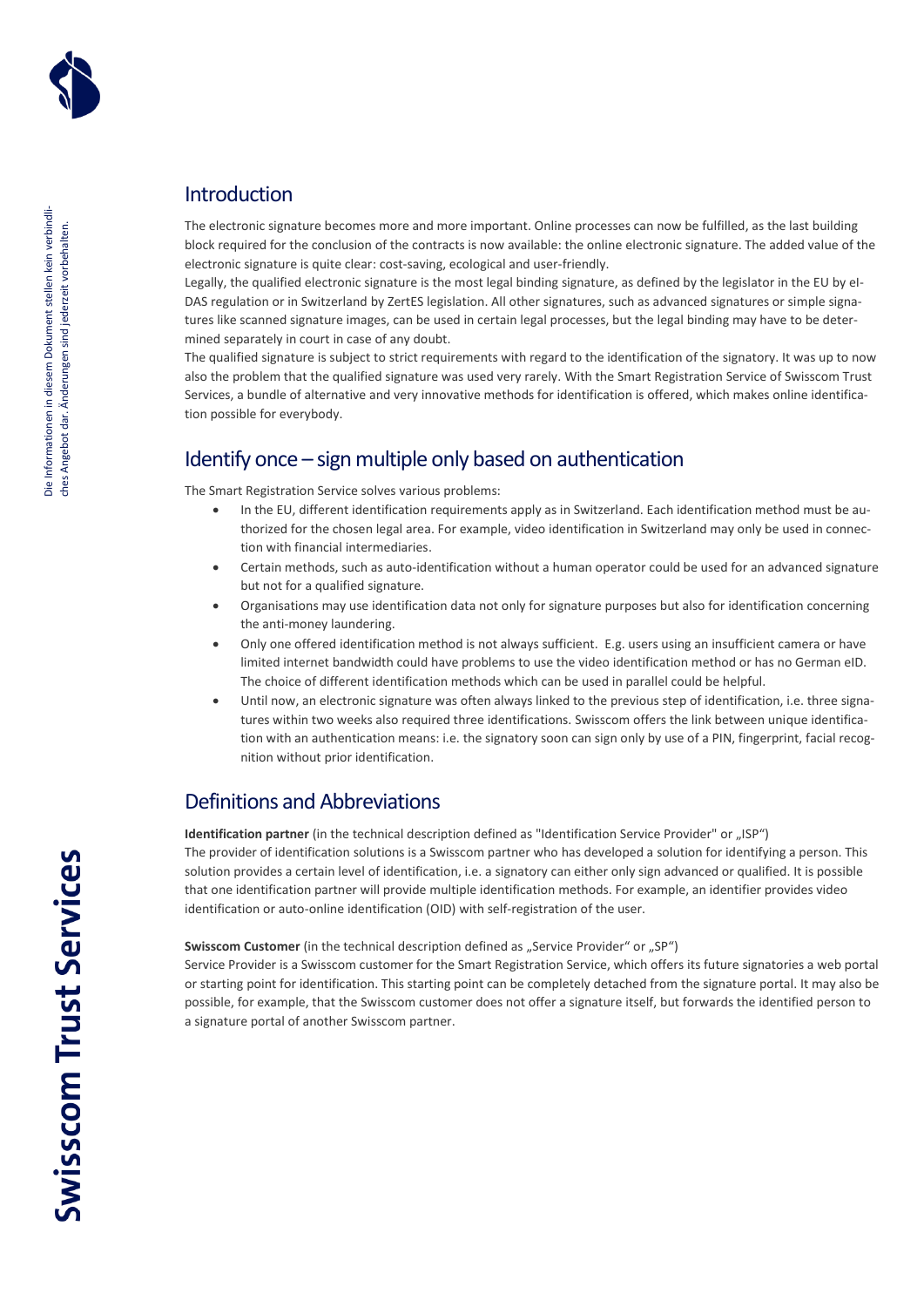

## <span id="page-3-0"></span>Just an example

Bob has received a PDF document and needs to **electronically sign** it. He's never done that before! Bob chooses an online service provider that offers this option on its web portal. He quickly creates an account and transfers his document to the portal.





**Ups**! Bob hasn't been activated for the signature yet because he's never been identified before! No problem, Bob's now preferred signing portal leads him to a Swisscom identification partner, which in this case offers the video identification.

After a few minutes of contact with a nice operator Bob has to show his ID or passport. After identification he is ready to sign his document on the signature platform.



Bob is now able to sign!

He simply gives the declaration of will to the signature with his MobileID in Switzerland or a combination of password and one-time SMS code elsewhere or he soon uses the convenient MobileID app and gives consent with facial recognition or finger print. Finished! And so he signs next time likewise, without prior identification!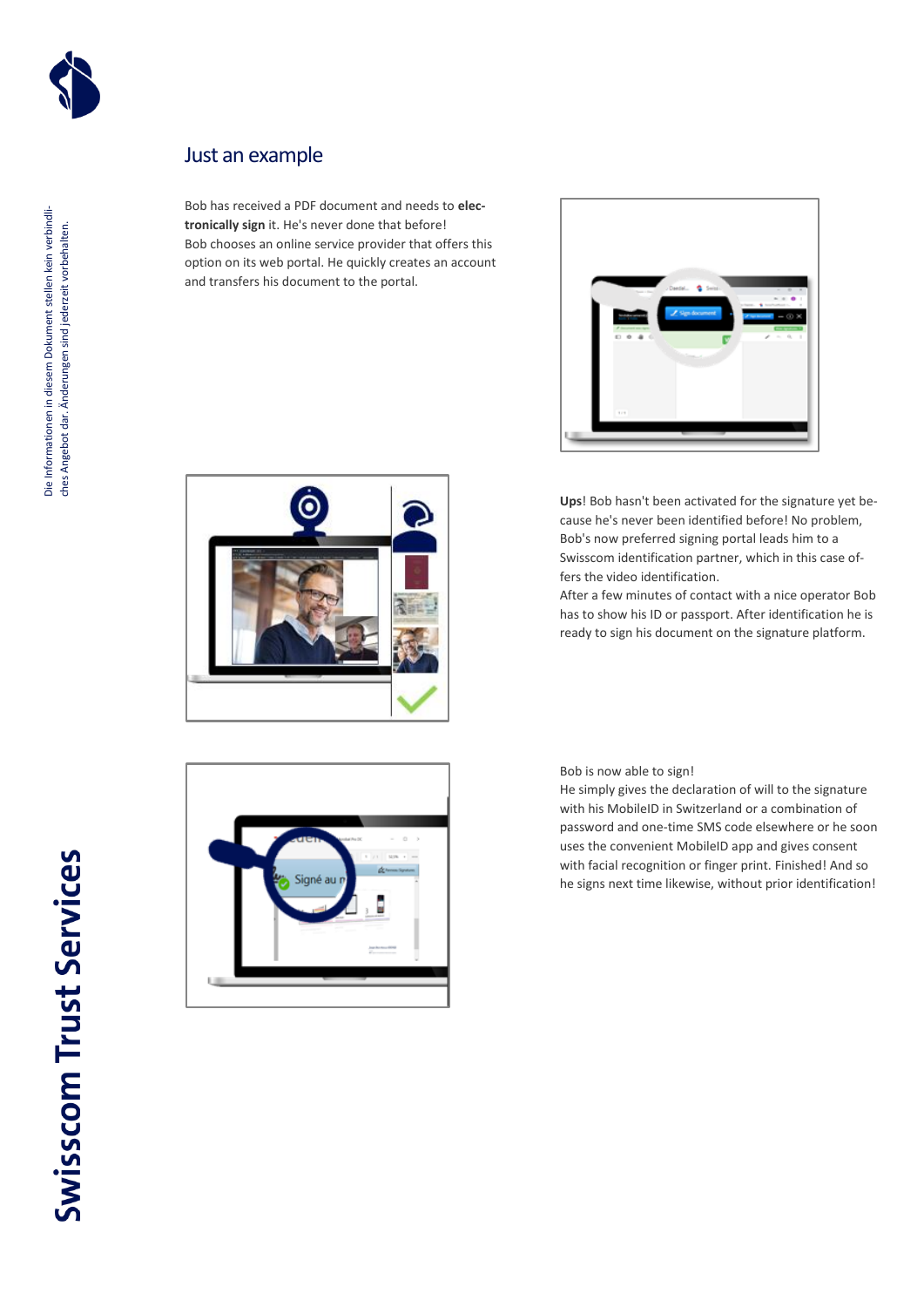

## <span id="page-4-0"></span>Available Identification Methods

In addition to the classic video identification, the KlarnaIdent bank identification is certainly interesting:

| Klarna.<br>Klarnaldent in cooperation with Swisscom Trust Services                                                                                                                                            |               |
|---------------------------------------------------------------------------------------------------------------------------------------------------------------------------------------------------------------|---------------|
| Select your bank                                                                                                                                                                                              |               |
| Please select your bank so we can verify your identity.<br>Unfortunately, not all banks are currently available due<br>to maintenance work. If you can't find your bank in search,<br>please try again later. |               |
|                                                                                                                                                                                                               |               |
| ₽<br>Enter the name of the bank, BIC, IBAN                                                                                                                                                                    |               |
| Postbank                                                                                                                                                                                                      | 5             |
| Commerzbank                                                                                                                                                                                                   | $\mathcal{E}$ |

Also interesting is the German identity card with its eID functionality. The app of the eID providers enable direct easy identification from any NFC-enabled mobile device: put the ID in place near to the phone and enter the PIN code. Finished!

A short login to the online banking of a German bank enables the same level of identification for qualified electronic identification in Europe as video identification.

In addition, the electronic signature can also be used for identifications in the context of the fight against money laundering in accordance with German GWG law. The identifier Klarna enables a banking login with almost all German banks.



For advanced signatures, an online auto-identification is already available, i.e. an identification service, which usually works without an operator and biometrically compares the video image with the ID card and proves the lifeness in the video.

More methods for identification are planned:

- Courier service rings up to 3x at the front door
- Point of Sales Identifikation in your neighbourhood at selected places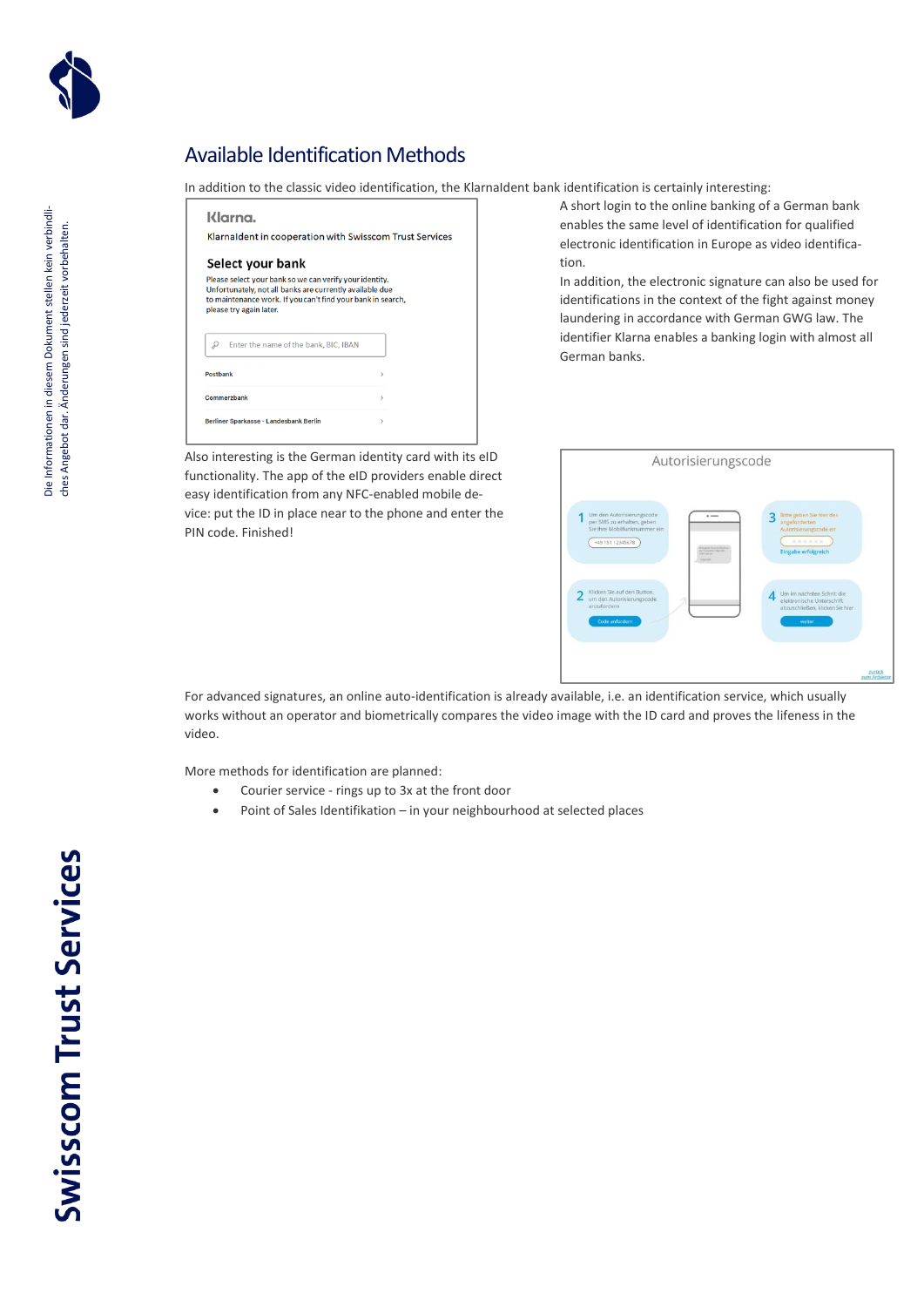

### <span id="page-5-0"></span>How it works – technical description

The following components show the signature flow:



legal area with the requested level (qualified or advanced signature) and if the person is already registered with Swisscom. If this is not the case, a one-time preidentification is necessary, otherwise the signature can be started immediately.

The signature application first checks (so-called "verifycall") whether a signature can be done in the respective

For identification, the Swisscom customer now offers in its portal a selection of identification methods for the future signatory:



The communication between Swisscom and the Customer is as follows:

- (1) The customer gets a catalogue of the different available identification methods. The catalogue contains per method the correspondent legal area (eIDAS- EU/ ZertES – CH) and the level of assurance which allows to determine which signature quality is possible : qualified or advanced electronic signature.
- (2) An identification method will be selected
- (3) Swisscom opens an order with the identification partner and provides an URL redirecting the future signatory to the portal of the identification partner.
- (4) The future signatory will now be forwarded to the portal of the identification partner and the registration takes place. The mobile number will be registered as authentication means. Based on this mobile number and a 2<sup>nd</sup> factor the future signatory can declare its will for all upcoming signatures.
- (5) The identification partner will sign the evidence of the registration and import it to the evidence database of Swisscom.
- (6) Swisscom uses the mobile number to ask the future signatory for the acceptance of terms and conditions by SMS.
- (7) The future signatory accepts the terms and conditions on a portal of Swisscom by use of the URL found in the SMS.
- (8) In the scope of AML it can be necessary that the customer wants also have the identification evidence. This is always based on an additional contract between customer and identification partner.

# **Swisscom Trust Services**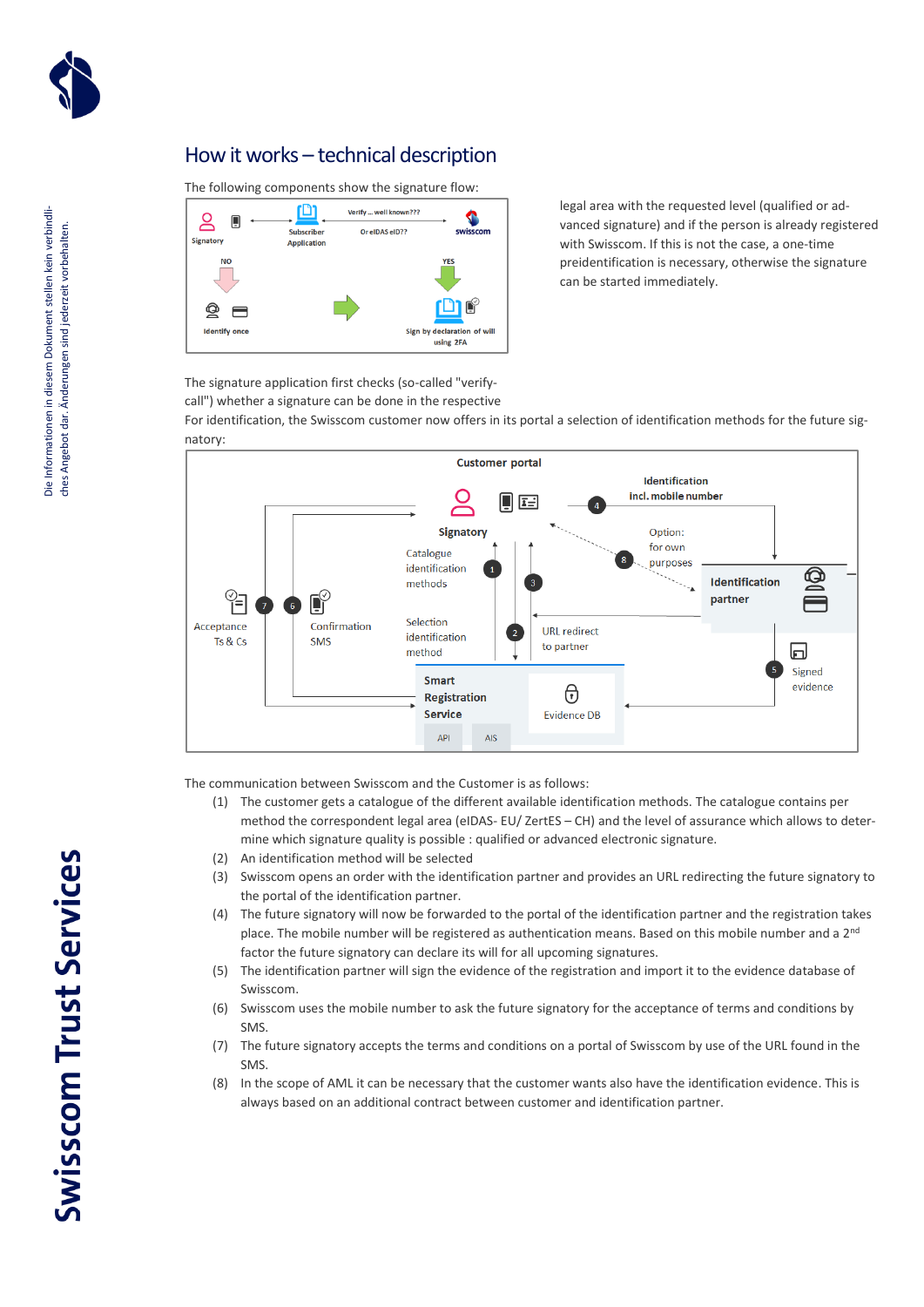

# <span id="page-6-0"></span>Service integration for the customer(Service Provider/SP)

The service implementation uses standard protocols.

The access and authorization of the service is based on an « access key » provided by Swisscom during the onboarding process.

- The service provider uses the OAUTH 2.0 protocol and JWT (« Jason Web Token »). They are used for later authorization on the system of the identification partner.
- A valid request for identification can be checked by use of the OAUTH introspection call.
- After proof of the validity of the token the identification can start.
- The customer can always check the status of the identification at the identification partner.
- Swisscom offers an interface description and integration guide which allows a short implementation cycle for the Service provider.
- The integration is possible after signing the Smart Registration Service contract with Swisscom.
- The interface is based on the "REST" call interfaces.
- Swisscom maintaines the interfaces to the identification partners thus the Service Provider has not to maintain those interfaces itself.

### <span id="page-6-1"></span>Is the user already registered? ("Verify Call")

This feature simply verifies that a user has already been properly registered for the signature. By specifying the appropriate parameters, it is possible to determine whether the user can sign in the scope of a specified jurisdiction and based on a certain signature quality: advanced electronic signature or qualified electronic signature. LOA - means "Level of Assurance".

In the following example, the service provider can determine whether the user can use the sample phone number and identification elements to perform a qualified electronic signature (LOA4) in accordance with eIDAS and ZertES

```
"msisdn": "41791234567",
"claimedIdentity": "test-client",
"assuranceLevel": 4,
"distinguishedName": "gn=Hans, sn=Müller, cn=Hans Müller, c=CH"
```
The positive response of the interface is shown. <string> contain the stored values of the Smart Registration Service, which can be used in the signature call: the evidenceID (uniquely stored serial number for the evidence), vetterMsisdn (the stored mobile number), serialNumber (unique serial number of the identified person based on the mobile number):

```
"evidenceId": "string",
"vetterMsisdn": "string'
"serialNumber":
                "string
```
Based on this positive or negative response, the Service Provider can initiate either the identification process or can directly sign.

Note that this interface does not require authentication.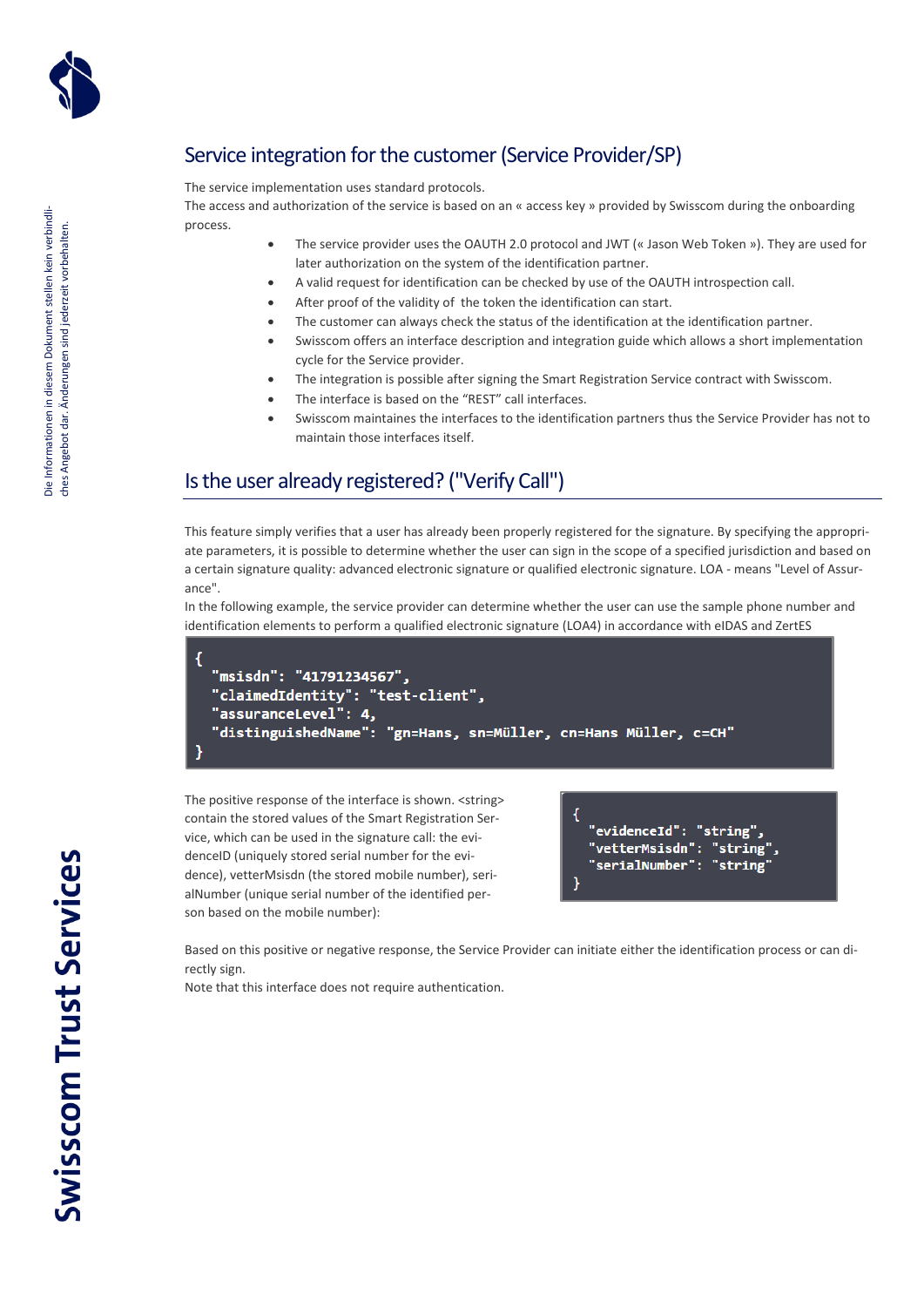

### <span id="page-7-0"></span>List the available methods

This function allows to show a catalogue of all available identification methods. The Service Provider can filtert he responses for certain methods. For example the Service Provider can select only methods available from the identification partner « Test-ISP ».

| Name                    | <b>Description</b>   |  |
|-------------------------|----------------------|--|
| <b>issuer</b><br>string | <b>Test-ISP</b>      |  |
| (auery)                 |                      |  |
| jurisdiction<br>string  | <b>EIDAS</b>         |  |
| (auery)                 |                      |  |
| loa<br>integer(\$int32) | 3                    |  |
| (query)                 |                      |  |
| offline<br>boolean      | true<br>$\checkmark$ |  |
| (query)                 |                      |  |
| realtimeMethod          |                      |  |
| string<br>(query)       | test                 |  |
|                         |                      |  |
| webflow<br>boolean      | true<br>$\checkmark$ |  |
| (auery)                 |                      |  |

Here the request oft he Service Provider:<br>|-<br>| application/vnd.sc.miss.provider.v1+json" accepp.swisscom.com/api/providers?issuer=Test-ISP&jurisdiction=EIDAS&loa=3&offline=true&realtimeMethod=test&webflow=true" -H "accept:

The response contains all methods with corresponding parameters in order to use this method :

Т  $\overline{\mathbf{f}}$ "loa": 3,<br>"issuer": "Test-ISP",<br>"webflow": true,<br>"jurisdiction": "ZERTES,EIDAS",<br>"realtimeMethods": [<br>"viect", "test" ],<br>"offline": true,<br>"identificationData": [], .<br>"additionalData": [],<br>"defaultLocale": "en"

(\*) Filter and parameters are subject to change

### Possible filters:

| Filter parameters                         | Definition                                                                          | Example                                                                                                                       |
|-------------------------------------------|-------------------------------------------------------------------------------------|-------------------------------------------------------------------------------------------------------------------------------|
| loa                                       | Level of Assurance                                                                  | In case the Service Provider announces LOA 4 only<br>identification methods with LOA 4 (QES) are listed an<br>not LOA 3 (AES) |
| issuer                                    | Identification partner                                                              | The preferred identification partner of Swisscom can<br>be selected.                                                          |
| webflow                                   | No breach of media                                                                  | Identification methods without breach of media are<br>used this means no courrier or POS registration.                        |
| jurisdiction                              | Legal area according the signa-<br>ture law of Switzerland or regula-<br>tion of EU | Switzerland: «ZERTES», EU: «EIDAS»                                                                                            |
| realtimeMethods                           | Online methods available                                                            | e.g. "video" for video identification                                                                                         |
| Offline identification<br>process         | Offline process necessary                                                           | e.g. visit of POS or courier                                                                                                  |
| Identification data /ad-<br>ditional data | Pretransfer of identification data                                                  | Customer wants to transmit beforehand the existing<br>customer data to the identification partner                             |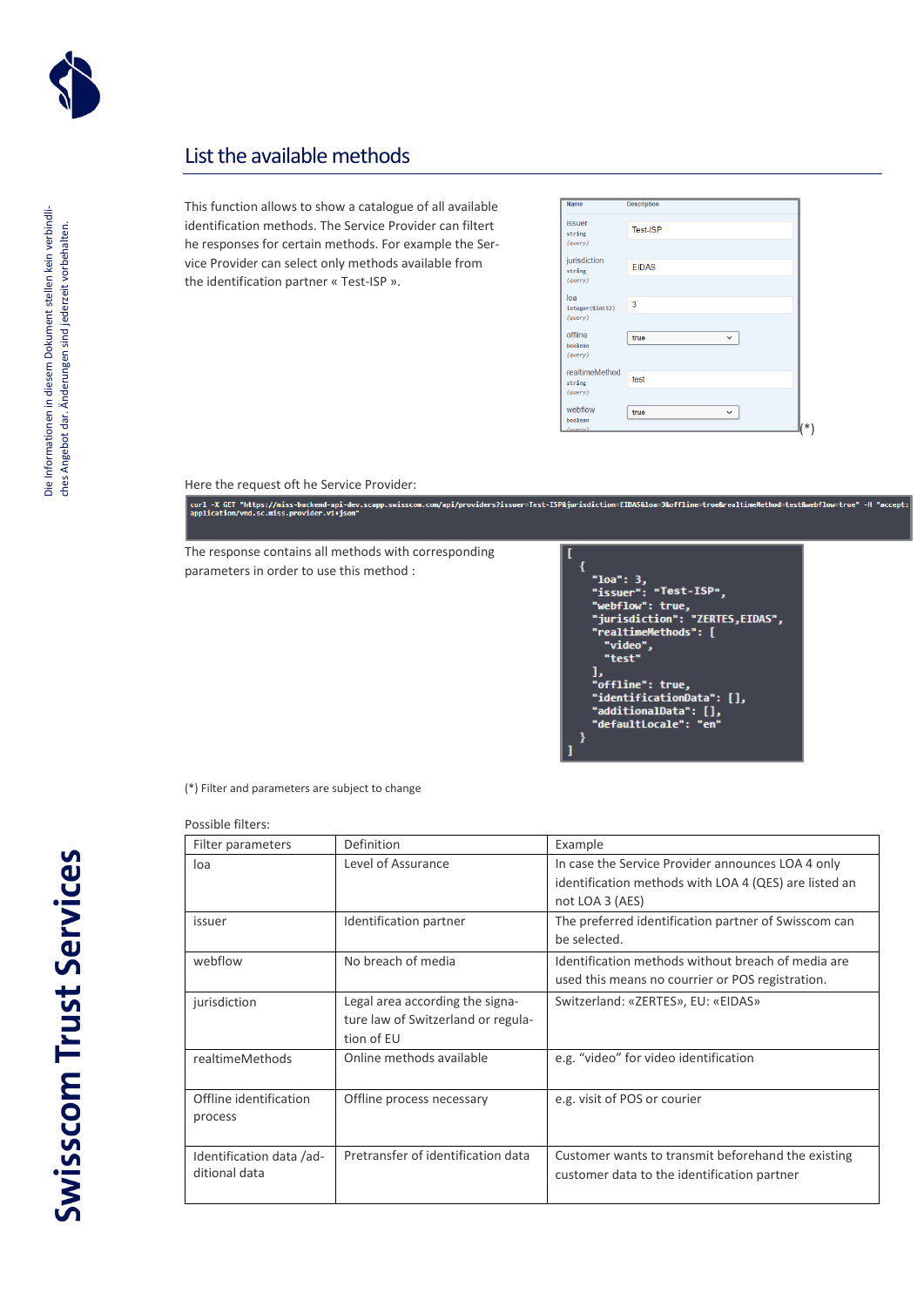

# <span id="page-8-0"></span>Start of the identification process with the selected method

After selection of the method in the previous step, the Service Provider submits an identification request to start the process. The following parameters must be included in the application:

The interface responds:



Swisscom provides the link to start identification by the identification partner. The service provider redirects the user to this URL and the identification process can begin.

"dob": "1978-02-28",<br>"email": "hans.muster@swisscom.com",

"FirstName": "Hans",<br>"Ianguage": "en",<br>"lastName"<mark>: "Muster"</mark>

"mobile": "+41783478228"

During identification, the user's mobile phone number is also checked because it is used for authentication at the time of signature. At the end of the identification process, the user receives an SMS on his mobile phone with a link to the terms and conditions of use of the Swisscom Signature Service (AIS).

AEB914244



After acceptance of the terms and conditions of use the user can electronically sign the document.

### <span id="page-8-1"></span>Determine the identification status

The service provider can ask for the status of an identification at any time. It can also determine if a problem occurred during identification.

Status request:

https://miss-backend-api-dev.scapp.swisscom.com/api/identifications/c3ee9d79-0250-4d1b-805b-e72d591b9f23

Status request answer of Swisscom:

The identification is done and the evidence is transmitted!

Response body .<br>.c<u>2</u>c3ee9d79-0250-4d1b-805b-e72d591b9f23  $m11$ "created",  $1:19:20.165Z"$ ر - 1919.<br>null. reated",<br>|-11-25T09:25:28.779991Z"<sub>;</sub> "initialized",<br>2019-11-25T09:19:20.192Z",<br>null,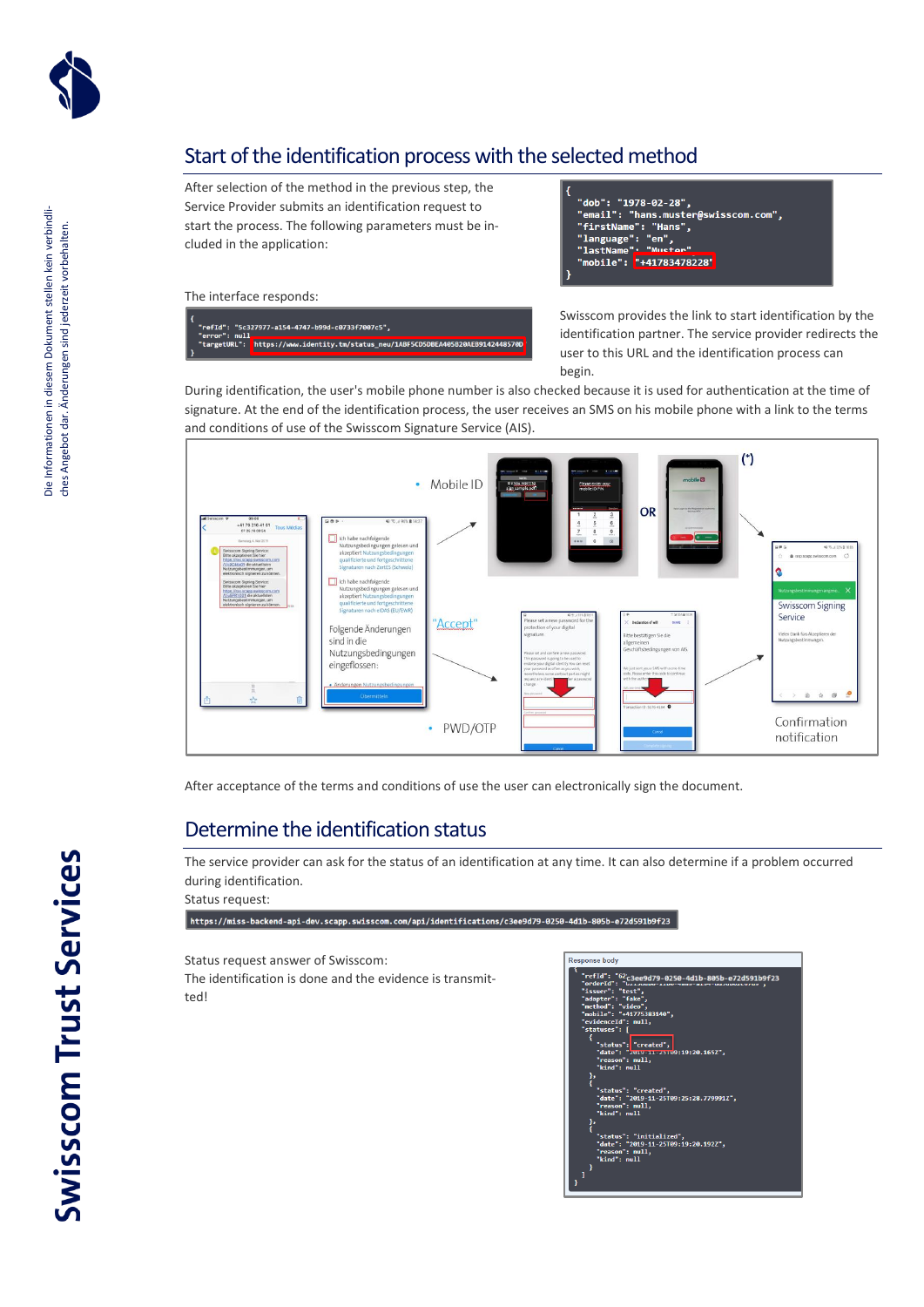### Other status messages (\*) :

| Status message                  | <b>Meaning</b>                                                                           |
|---------------------------------|------------------------------------------------------------------------------------------|
|                                 |                                                                                          |
| "Waiting for Doc"               | Swisscom is waiting for evidence data                                                    |
| "Identification done"           | Identification already done but evidence data probably not already transmitted.          |
| "Data Ready"                    | Evidence is transmitted and signature is possible after acceptance of terms of use       |
| "Identification cancelled by    | Identification was cancelled by the user with unknown reason.                            |
| user"                           |                                                                                          |
| Identification cancelled by ISP | Identification was cancelled by the identification partner with unknown reason.          |
| Identification unsuccessful     | Identification was cancelled due to insufficient or false identification cards/passports |

(\*) These messages are subject to change.

### <span id="page-9-0"></span>Additional identification data (e.g. in scope of AML)

In principle, the identification data remain with Swisscom for signature purposes. The signature itself shows the first name, name and home country of the identified person, unless a pseudonym has been chosen.

If the customer also wants to use the identification data for further purposes, an additional contract between the customer and the identification partner must be concluded. The identification partner will then allow the customer access to the data using Swisscom "orderID". The same identification process provides the data for signature purposes as well for e.g. anti-money laundering.

A separate white paper provides detailed information on the possibilities for the use of identification in the context of AML law in Germany ("GWG").

### <span id="page-9-1"></span>Setup Filter and Parameter

Swisscom will setup the Service Provider based on its requirements concerning identification and signature which will be described in the contract. The Service Provider can list the methods to be used, the legal area and the signature quality level.

### Example

| <b>Identification Ser-</b> | Identification   | LOA and jurisdiction |
|----------------------------|------------------|----------------------|
| vice Provider              | <b>Methods</b>   |                      |
| ISP <sub>1</sub>           | Video            | LOA4/eIDAS           |
| ISP2                       | <b>BankIDent</b> | LOA4/eIDAS           |

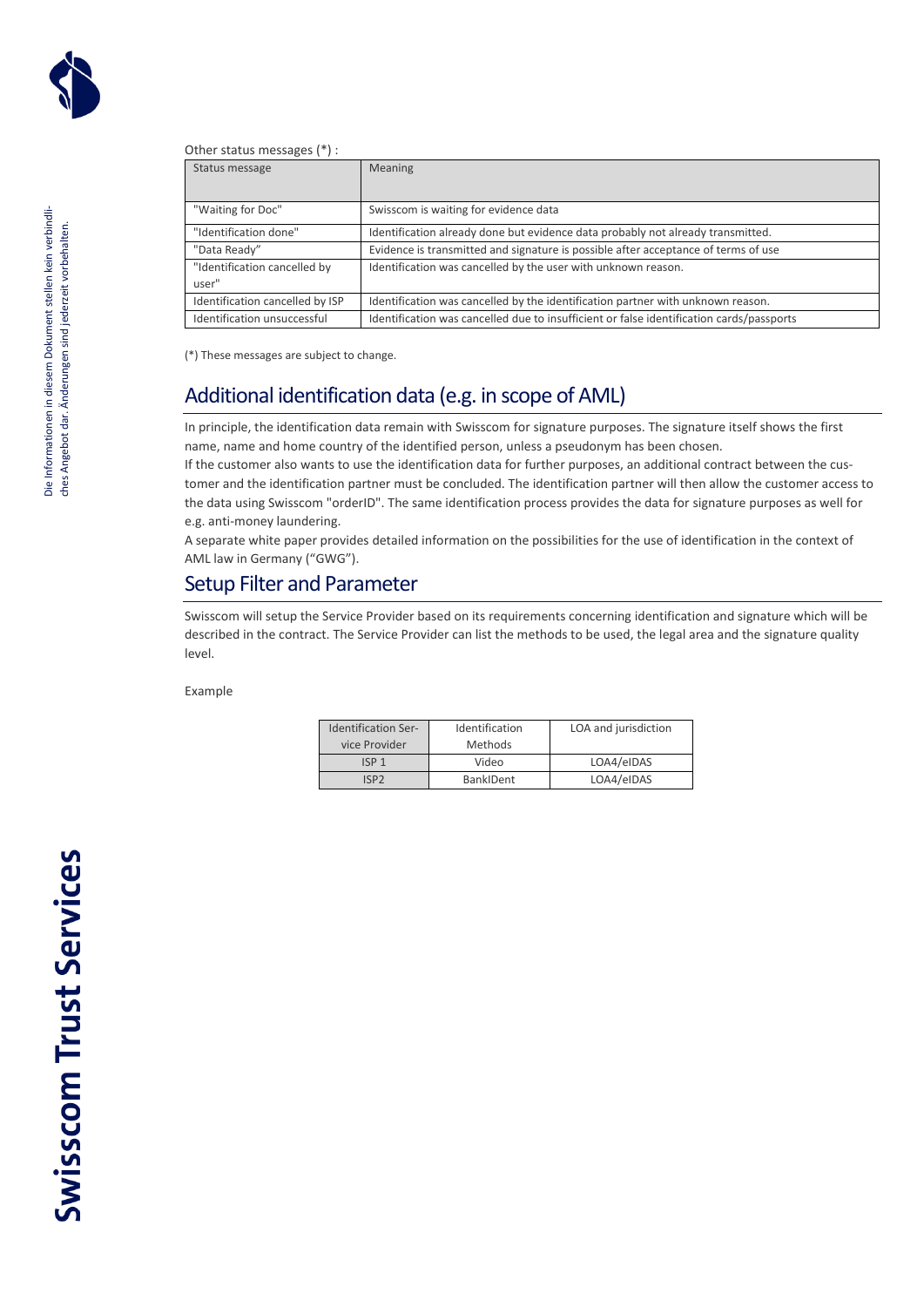

### <span id="page-10-0"></span>Test Environment

In order to simplify the integration Swisscom offers a test environment for the customer.

It is possible to test the end-to-end flow including the identification part. E.g. a sample session with the video identification partner can be done with live agents. By this the process can be testes in the same way as it will run later on in the production environment. Of course this should be done only in a limited manner since it causes extra costs.

This is the reason for Swisscom to offer the simulation of the interface of the identification partner and to return the different status of the identification. Swisscom offers a form which can be filled out with the identification values instead of the real identification values. (see figure on the right hand side).

In the case below the status of "complete identification" is chosen. It means the evidence data is already imported:

| Status of identity  |        |
|---------------------|--------|
| Waiting for doc     |        |
| Identification done |        |
| Data ready          |        |
| Data ready          |        |
|                     | Submit |

Following this example the following anwer will be shown: The identification is finished and the evidences are importet. In case the terms and conditions are accepted (to be checked by the verify call) the signatory can sign electronically.

| <b>Barbaran</b>                       |  |
|---------------------------------------|--|
| Define Identity                       |  |
| <b>Britisher</b>                      |  |
| Eichard                               |  |
| Leathleen                             |  |
| single                                |  |
|                                       |  |
|                                       |  |
| <b>Donat</b>                          |  |
|                                       |  |
| ZpCode<br>Cly                         |  |
|                                       |  |
| Caustry                               |  |
|                                       |  |
|                                       |  |
| Drug Address                          |  |
|                                       |  |
| <b>Heighters</b> number               |  |
| +41775585140                          |  |
|                                       |  |
|                                       |  |
| Data of sinks<br><b>Fasculture</b>    |  |
| ō                                     |  |
| Nationality                           |  |
|                                       |  |
|                                       |  |
| Value of the<br><b>ID Card number</b> |  |
| m                                     |  |
|                                       |  |
|                                       |  |
| <b>Aux of Markhyll</b>                |  |
| Data ready                            |  |
| <b>Submit</b>                         |  |
|                                       |  |



The complete interface can be found here: [https://miss-backend-api-dev.scapp.swisscom.com/swagger/in](https://miss-backend-api-dev.scapp.swisscom.com/swagger/index.html)[dex.html](https://miss-backend-api-dev.scapp.swisscom.com/swagger/index.html). An integration guide is available on request. Prerequisite of an access to the test environment is a signed service contract for the Smart Registration Service.

### <span id="page-10-1"></span>Service cost

A monthly fee occur for the provision of the service depending on the possible identification method. Each identification will be invoiced per transaction.

### <span id="page-10-2"></span>Advantage of the Service

The Smart Registration Service in its standard form enables a rapid implementation of an electronic qualified signature without regulatory effort. For the end user there is only one starting point and the customer enjoys only one single-signon contact for all identification methods by using evaluated methods and selected Swisscom partners. Swisscom ensures that the relevant methods are compliant with the law and in accordance with the relevant standards. Swisscom also bears full liability as a trust service provider for the reliability of identification.

The customer continuously benefits from the latest innovative identification options.